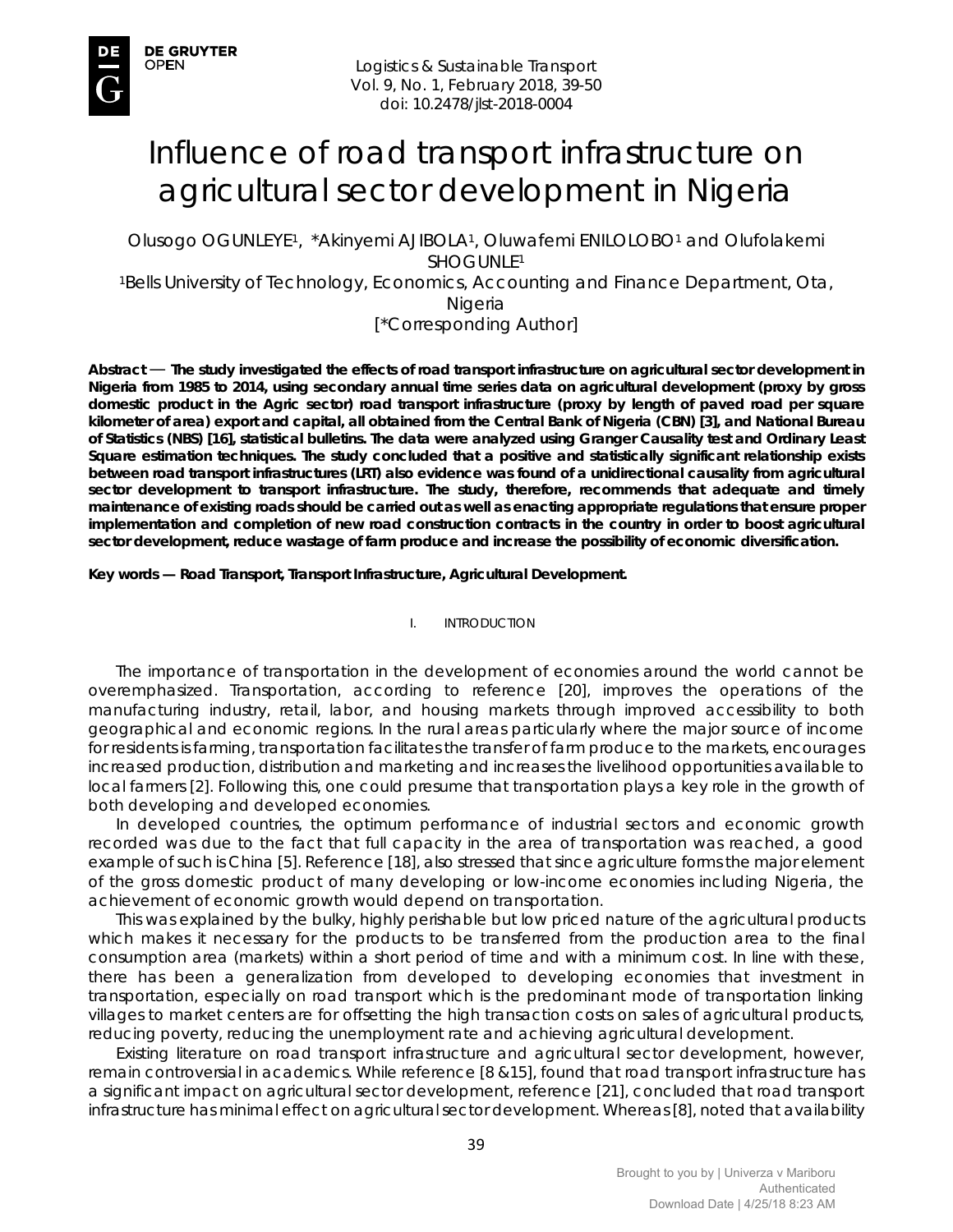of good road transport infrastructure enables an efficient movement of agricultural products, raw materials, finished or semi-finished products, services from the point of production to the market centers. Consequently, this would affect the production, distribution, marketing, consumption, and influence the cost of the commodity consumed and the purchasing power of the consumers.

Reference [21], explained that availability of road transport infrastructures may not be enough to influence agricultural development as there may be other factors responsible for this influence, although the inadequacy and low quality of road transport infrastructure in many communities have serious implications on the agricultural sector development in the country. Nigeria's rural road network, for instance, is one of the least developed in sub-Saharan Africa. In some regions of the country, most of the roads where major farming operations are carried out are inaccessible; the roads are un-surfaced, narrow, poorly drained and winding thereby making it difficult to move produce from the farm to the marketplace. Even when such roads are in a fair condition, there is a problem of poor maintenance, lack of adequate execution capacity, lack of suitable materials and management problems. All these factors have contributed to the low agricultural production in Nigeria.

In the absence of good road network, farmers would not want to produce in large quantities because of the fear of the perishable nature of their farm produce, since they might not get to the point of sale before their expiration. If agriculture will respond to the growing demand of the increasing population, it will be necessary to ensure a good road network to reduce the cost of flow of agricultural commodities to the urban areas, provide the necessary information needed for rural services to enable the agricultural sector to contribute meaningfully to the general economic growth. This will help to accommodate the increased traffic flow of input and output moving from rural areas to urban centers.

In addition to the controversial results, literature [11, 23 & 20], on the effect of road transport infrastructure on the Nigerian agricultural sector have only covered certain local government areas and states, without giving consideration to the country, Nigeria as a whole. Apart from these, studies also used the infrastructural expenditure which covers water, air, and road and this does not truly reflect the road transport infrastructure which majorly links the rural areas to the market centers. The direction of causality between road transport infrastructure and agricultural development has not also been established in the literature. This research, therefore, seeks to evaluate the effect of road transport infrastructure on agricultural development in Nigeria as a whole and investigate the direction of causality between these factors. This would serve as a guide for the government and policy makers towards transport sector development which could increase agricultural activities that promotes economic growth and a means of reducing poverty in Nigeria.

#### II. LITERATURE REVIEW

This section reviews theories on economic growth because agricultural sector development is a component of economic growth. The section further presents empirical evidence on road transport infrastructure and the agricultural sector, and the conceptual framework of agricultural development.

## *A. Theoretical/conceptual framework*

There are historical models and theories developed by development economists on economic growth. These models and theories include Rostow Growth Model, Lewis Theory of Development, Harrod-Domar Growth Theory, Classical Growth Theory, Neoclassical Growth Theory, and New Growth Theory. For the purpose of achieving the objectives of this study, however, the modified conceptual framework of [14], was adopted since it accommodates all variables of interest in this study.

## *B. Lakshamanan conceptual framework*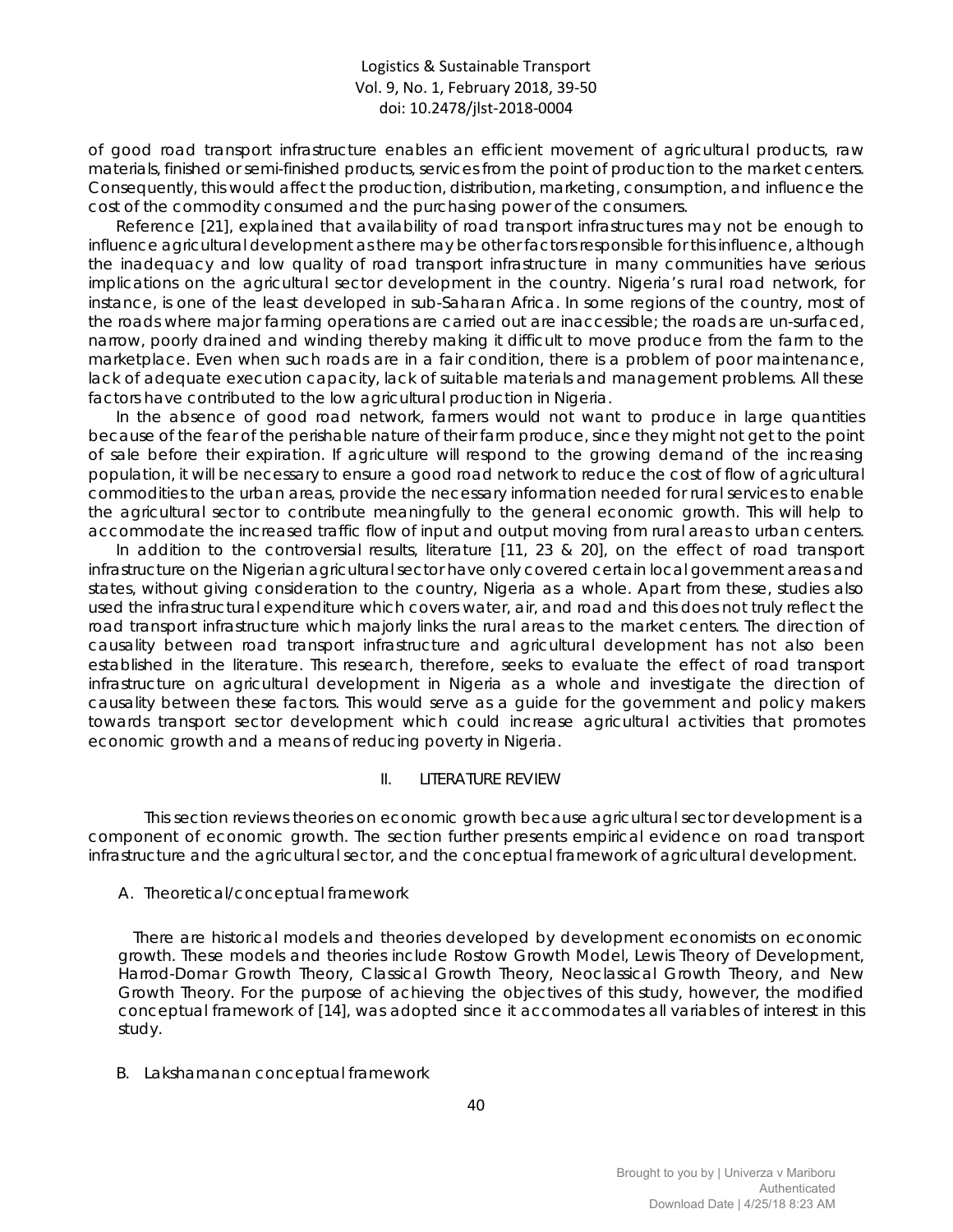The modified framework of [14] is used as a basic framework for this study which seeks to examine the economic benefits of transport infrastructure. Modifying this framework is the agriculture output and transport infrastructure relationship. The diagram below offers one view of the mechanisms and processes underlying the wider economic benefits of transport infrastructure investments. It is a contemporary version of what [23 &17], call 'forward linkages' of transport infrastructure. The lower costs and increased accessibility due to transport improvements modify the marginal costs of transport producers, the households' mobility and demand for goods and services. Such changes ripple through the market mechanisms endogenizing employment, output, and income in the short run. Over time, dynamics, development effects derive from the mechanisms set in motion when transport service improvements activate a variety of interconnected economy-wide processes and yield a range of sectoral, spatial and regional effects, which augment overall productivity.

The lower costs enhanced accessibility due to transport infrastructure and service improvements expand the markets for individual transport-using firms. As such market expansion links the economies of different localities and regions, there is a major consequence in terms of shifting from local and regional autarky to increasing specialization and trade and the resultant upsurge in productivity. Opportunity for exporting and importing goods are enhanced, in turn, opening up several channels of economic effects, both in product and factor markets, in a manner analogous to the results from trade reduction and trade area expansion.

First, the export expansion will lead to higher levels of output, which allow higher sales to cover fixed costs of operation yielding efficiencies as seen in figure 1 below. Second, increasing imports put competitive pressures on local prices. Such pressures lead not only to the removal of monopoly rents but also to improved efficiency. Third, lower transport costs and increased accessibility enlarge the markets for labor and other factor inputs. Firms will likely draw labor from a broader area and with a greater range of attributes improving labor supply and with lower costs. Similar effects in land and other factor markets are likely as transport improvements open up new land for economic activities.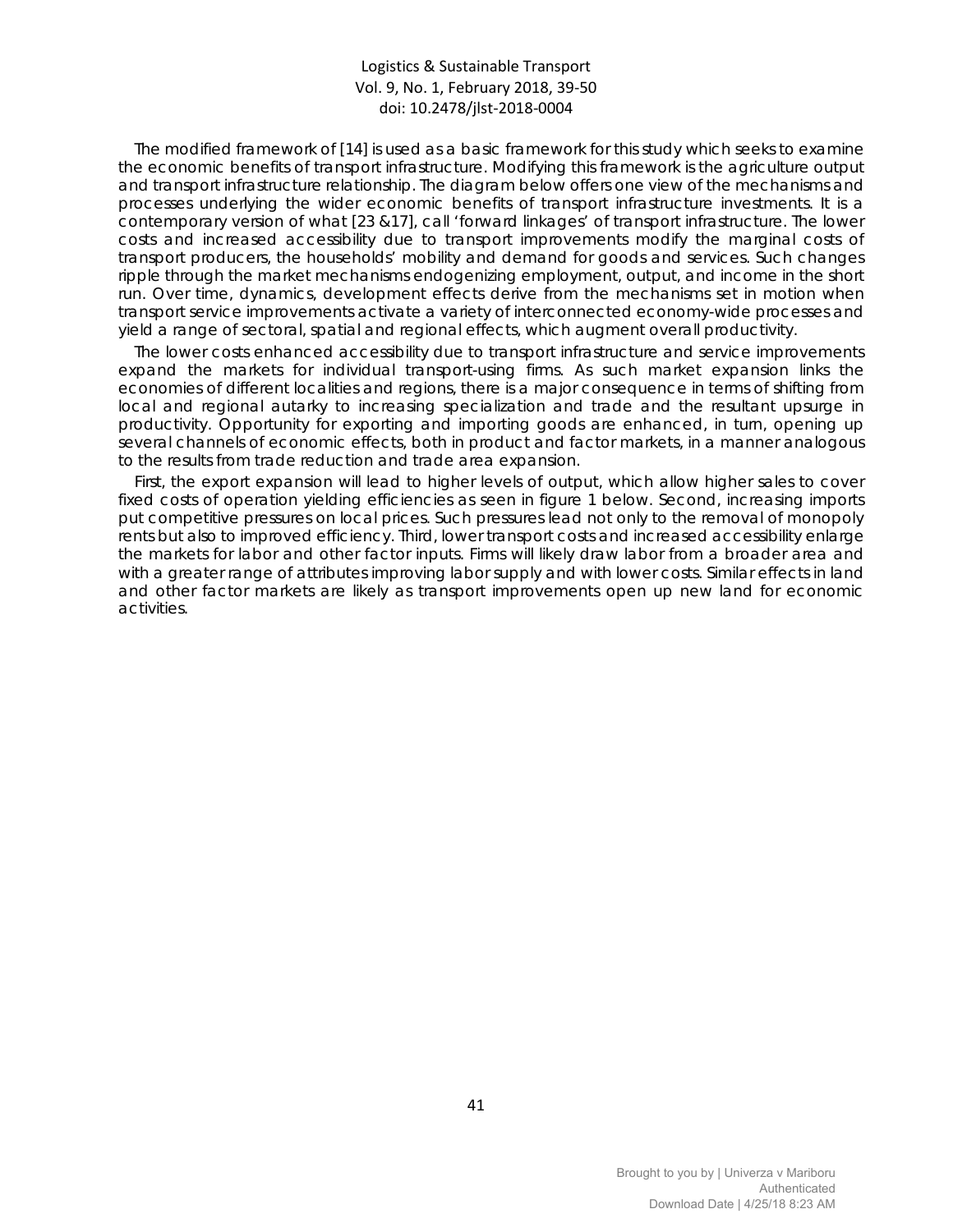

Fig. 1: Road Transport Infrastructure and Agricultural Sector Development Source: Reference [14].

Finally, the diagram suggests that the two mechanisms in the oval boxes, one dealing with innovation and the other with the spatial arrangement in the economy. These two mechanisms create, in the context of transport infrastructure improvements, conditions which enhance economic performance and promote an increase in agricultural output and endogenous growth. Transport improvements can have an endogenous growth effect to the degree they impact the rate of growth of the economy through the creation and commercialization of new knowledge thereby promoting agricultural output and the rate of growth of the economy.

In the contemporary knowledge economy, firms are concerned with the reduction of a new class of costs; adaptive costs, incurred by the firm as it monitors the environment for changes in technology and products identify competitive strategies, and implement such strategies quickly enough to retain or improve market share [7 & 13]. The key notion in this case of spatial proximity is that innovation derives from the Jacobsian Economics [10], or the Economies of Variety [22], and the firms minimize their adaptive costs by participating in the economic network in the activity cluster or agglomeration made possible by transport infrastructure improvements.

Research on imperfect competition and the increasing returns to scale extends to locational analysis and emphasizes the importance of the interaction between transport costs on the one hand and market size and economies of scale on the other. With dropping transport cost and economies of scale, a firm in a location gains a larger market area and dominance, which in turn promotes the concentration of other firms in the same location. This idea of a location with good access to markets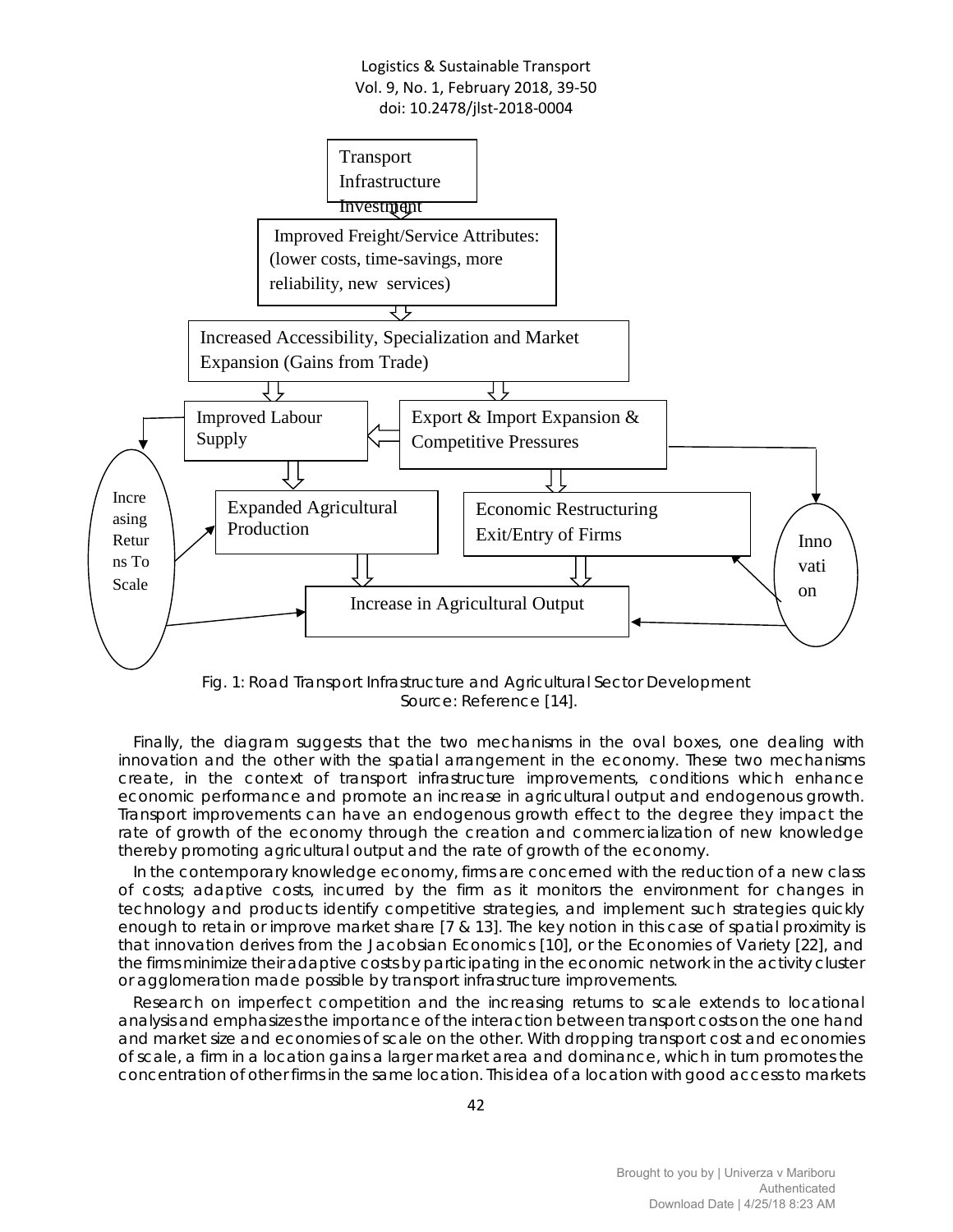and suppliers for one firm improves market and supply access for other producers there, and the process of cumulative causation (where a location becomes more attractive to successive firms as more firms locate) derives from earlier ideas in Economic Geography. The central feature of this theory of agglomeration (as has been noted for a long time in economic geography and regional science) is the presence of external economies of scale in the Marshallian sense [14].

Also, reference [14], posited that different firms clustered in a location experience positive externalities in the form of agglomeration economies, industrial complexes and social networks engaged in untraded interdependencies. In short order, regional specialization develops. Indeed, without increasing returns to scale in the context of transport improvements. It is impossible to account for the observed spatial concentration of firms and regional specialization in regional and national economies.

Reference [12], noted that in contemporary spatial agglomerations of economic activity where there are frequent transactions between suppliers and customers and where high-end business services often accompany goods delivery, the cost of transactions is likely to be lower inside such centers than outside them. Further, some interregional links gain advantages from the existence of increasing returns to transportation and transactions, which may help from transportation and transaction hubs. The notion of density (of economic activities, social opportunities, and transaction options) and economic milieu in such locations as leading to self-reinforcing and cumulative causations effects have been used by [4], cited in [14].

#### *C. Empirical review*

As far as nature is concerned, there are several kinds of infrastructure covering economic, financial, technological, social, agricultural, transport and so on. Amongst these infrastructures, transport plays a dominant role since it is capable of influencing industrial and agricultural sectors contributing to the growth of economies around the world. As a result, there have been many research-based studies on transport infrastructure and economic growth.

Reference [8], examined transport infrastructure and economic growth in Nigeria. Using the Granger causality test and Vector Error Correction Model (VECM) to carry out analysis of the road development variables and GDP, [8], found that no causality exists between transport and economic growth in Nigeria. The VECM result also shows that the road development variables are statistically significant in the determination of economic growth in Nigeria in the long run but, not significant in the short run. The study, therefore, recommended that rather than construct new roads, the government should adequately maintain the existing roads as this will further reduce the cost of transportation of goods and services, thereby reducing poverty and boosting economic growth in Nigeria.

Reference [1], further examined the effects of the transportation system on food marketing and security, as an indicator of economic growth in Nigeria. Reference [1], employed a total of 300 respondents randomly selected and interviewed representing 20% of the total registered food traders within the study area. The analysis of the data obtained was based on simple statistics supported by a series of tables showing percentage distribution of some variable. The study concluded that the inadequacy in transportation facilities, the high cost of transport and high level of wastage due to poor storage and processing facilities in the study area are responsible for the low level of food marketing and security in the area**.**

The agricultural sector, however, is one of the most important sectors of the Nigerian economy dated back to the pre-colonial era and agriculture is largely practiced by the larger population of the country residing in the rural communities. In other words, the level of transport infrastructure in the rural communities is one of the important factors determining agricultural development or growth. Since road transport is the most common network linking the villagers to the market where agricultural products are being sold.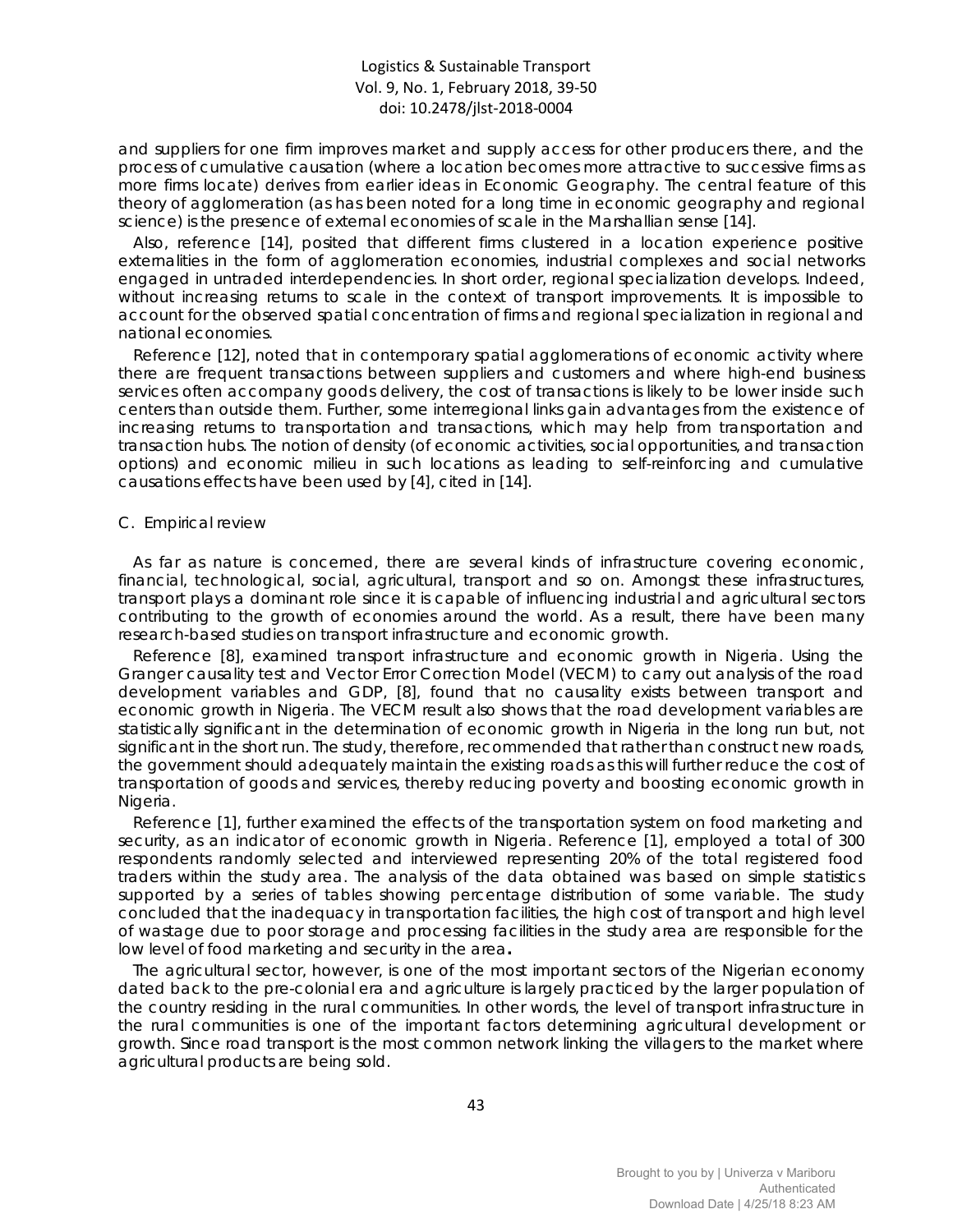Refence [9], examined the effect of road infrastructure on agricultural output. Using household agricultural production and income data from 288 rural dwellers, the study examined the effect of road infrastructural development on agricultural output and income of rural households in Delta State, Nigeria. The results indicated that rural roads have a significant positive effect on agricultural output. They associated the result with the reduction in transportation cost, stimulation of demand for rural labor and improvement of rural income caused by improved rural roads. Road quality instigated a strong positive response to output and income, as a 10% improvement in road quality caused a 12% and 2.2% increase in agricultural output and total household income respectively. The study further explained that road infrastructure promotes inter-sectoral linkages between the agricultural and non-farm sectors thereby enhancing income diversification strategies among rural households. The study, therefore, recommended that a policy thrust that will cut down the distance to markets through investment in transport infrastructure should be pursued vigorously by both the State and local government authorities in collaboration with the private sector, in order to reduce rural poverty, accelerate the process of rural transformation and achieve economic growth.

Reference [18], however, based on previous findings, examined road transportation as a lifeline of the economy in Western Nigeria from the year 1920 to 1952. The method adopted for the study is basically historical, involving the use of primary sources such as archival documents and oral interviews as well as secondary source- material. This study utilized several different datasets to analyze the relationship between transportation costs that households incur to access the nearest market (defined as cities with a population of at least 100,000) and several different measures of welfare. From the analysis of this study, it was shown that road transportation truly acted as an engine of economic change in Western Nigeria. It served as a lifeline of the economy. It transformed the hitherto simple traditional economic setting into something resembling a complex modern economy. Although it facilitated the exploitation of the wealth of the region, it equally created opportunities for indigenous participation in the colonial economy. The study concluded that improving the quality of roads, thereby lowering cost to market, significantly benefits the rural households.

Reference [20], further examined the impact of road transport on agricultural development in Ilorin East L.G.A of Kwara State. It employed the use of both primary and secondary data. Simple random sampling technique was used for the purpose of the study. One hundred and fifty copies of the questionnaire were distributed systematically to the farmers in the study area. Focus group discussion was also used to obtain information on the impact of road transport on rural development as a whole. Descriptive and analytical statistical methods were both employed to analyze the data gathered. The study found out that road transport has both positive and negative impact on agricultural development. However, they stressed that the bad conditions of the road affect the cost of transportation of agricultural produce which in turn affect the rural farmers' income and productivity. This study concluded by suggesting that an improvement in road transport system will lead to increased production by farmers.

Reference [19], also investigated the effects of road transport on agricultural productivity in Ayamelum Local government area of Anambra state. The study employed primary data collected from the structured questionnaires designed and administered to 20 farmers randomly selected from each of the seven communities in the study area. In order to achieve the objectives of the study, the descriptive and graphical methods were used. Results show that road transport has both negative and positive effect on agricultural development.

Similar to developing country such as Nigeria, [5] studied transportation infrastructure and agricultural production in China. This study used cross-sectional data from 83 countries and 30 provinces in China to assess the effect of transportation infrastructure and electricity on agricultural production and productivity. Evidence from both datasets suggested that, in accordance with economic theory, the density of roads and the availability of electricity are significant predictors of production and productivity in agriculture. Results of the analysis suggested that access to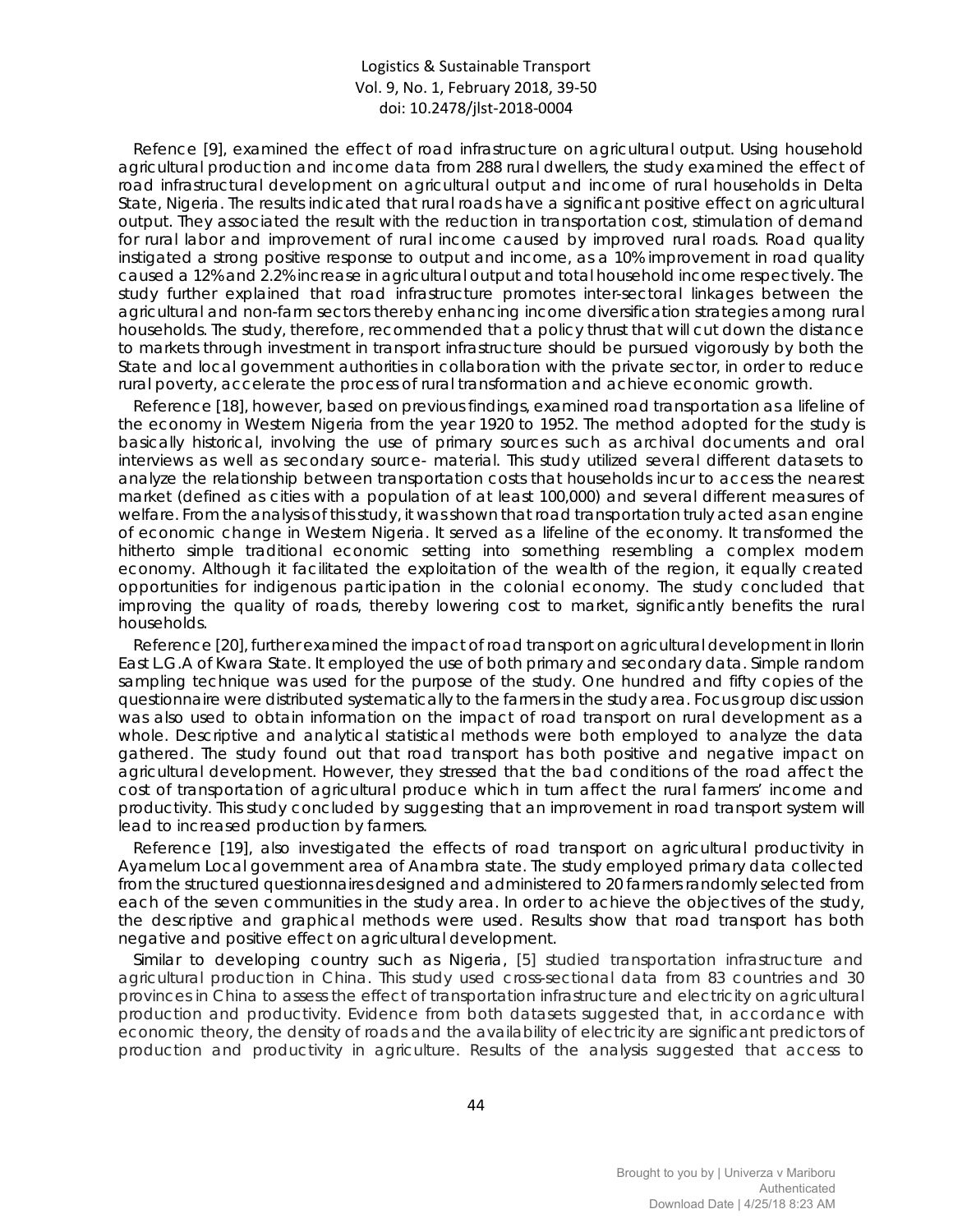transportation infrastructure and electricity will be crucial to the modernization of Chinese agriculture.

Reference [6], also studied agriculture, road and economic development in Uganda. A static general equilibrium model was used to explore the relationships between high transportation costs, low productivity, and the size of the quasi-subsistence sector. They parameterized the model to replicate some key features of the Ugandan data and then performed a series of quantitative experiments. The results suggested that the population in quasi-subsistence agriculture is highly sensitive both to agricultural productivity levels and to transportation costs. The model also suggested positive complementarities between improvements in agricultural productivity and transportation.

#### III. METHODOLOGY

For the purpose of achieving the objectives of this study, the Ordinary Least Square method of data analysis and Granger-Causality Test was adopted. This study employed secondary data of Agricultural output proxy by GDP of the agricultural sector, Road Transport Infrastructure proxy by the length of paved road per square kilometer of the area, Export and Capital for analysis. The data utilized were obtained from the publications of Central Bank of Nigeria [3], and National Bureau of statistics [16], Statistical Bulletins.

#### *A. Model specification*

In order to investigate the effect of road transport infrastructure and agricultural sector development, the conceptual framework developed by [14], was adopted and it is stated as follows:

Y= f (RT, EX, K) ----------------------------------------------------------------------------- (1)

The model is modified in simple implicit form as follows:

Let  $Y = AG$ 

AG= f (RT, EX, K) -------------------------------------------------------------------------- (2)

This can be expressed in econometric form as:

AG= β0+ β1 RT+ β<sup>2</sup> EX+ β3 K+U---------------------------------------------------------- (3)

Where;

AG = Agricultural output proxy by GDP of agricultural sector

RT= Road Transport Infrastructure proxy by the length of paved road per square kilometer of area.

EX= Export

K= Capital

U= Error term

 $β<sub>0</sub> = Constant intercept$ 

 $β_1 β_2 β_3 = Co\text{-efficient of associated variables}$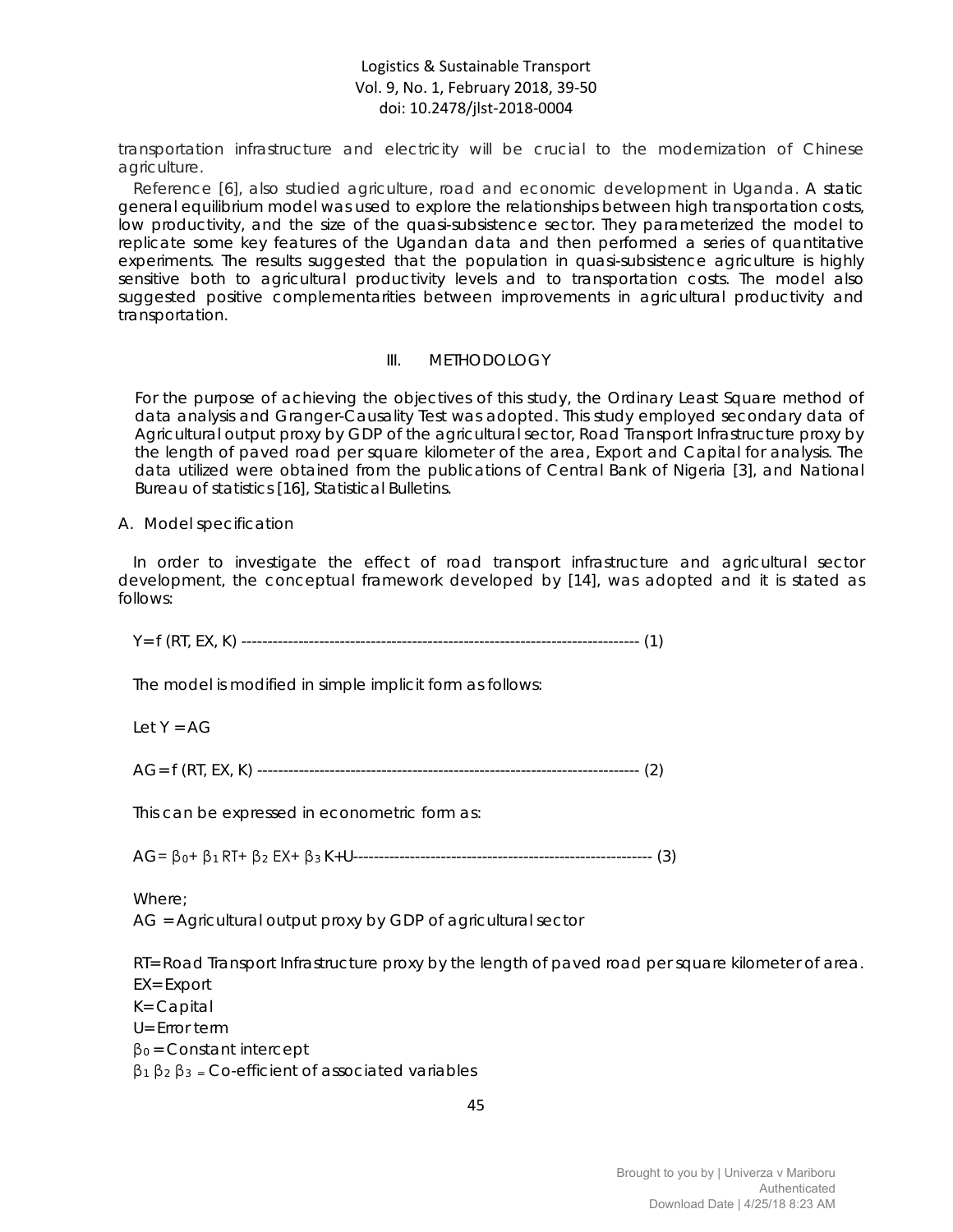*B. A prior expectation*

 $β<sub>1</sub> > 0$ : positive relationship

 $\beta_2 > 0$ : positive relationship

 $β<sub>3</sub> > 0$ : positive relationship

Hypothesis

Ho:  $\beta_1 = 0$  {Road Transport infrastructure has no relationship with agricultural output}

H1:  $\beta_1 \neq 0$  {Road Transport infrastructure has a relationship with agricultural output}

#### *C. Description/measurement of variables*

i. Road Transport Infrastructure: This is proxy by the length of paved road per square kilometer of area.

ii. Export: This is a function of international trade whereby goods and services are shipped out of the port of a country. This means shipping of goods and services out of the port of a country. iii. Capital: This can be financial assets or the financial value of assets, such as cash. It can also be factories, machinery and equipment owned by a business and used in production. It is more durable and is used to generate wealth through investment. This is proxy by gross capital fixed formation.

## IV. RESULTS

This section presents the data analysis and interpretation. This includes the empirical analysis which estimates the effect of road transport infrastructure on agricultural sector development using the OLS method; and the Granger causality test which checks the existence and the direction of causality between the variables.

## *A. Empirical Analysis of the Effect of Road Transport Infrastructure on Agricultural Sector Development*

This section shows the effect of the road transport infrastructure on agricultural development from 1985 to 2014. Table 1 below reveals the result of the analysis.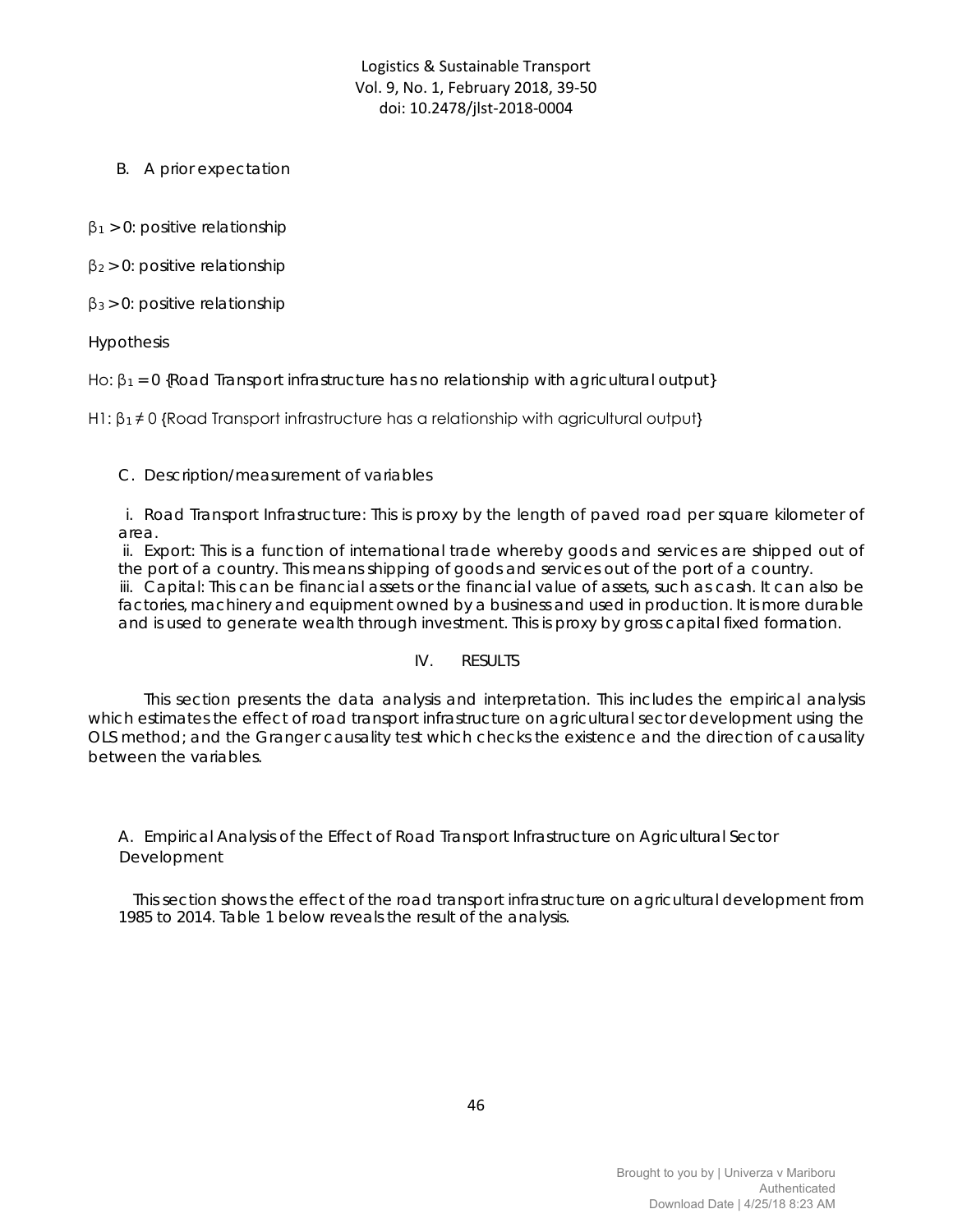|  |  | Table 1. Ordinary Least Squares Regression Result |
|--|--|---------------------------------------------------|
|--|--|---------------------------------------------------|

| Variables                                                   | Coefficient | Standard Error | Probability |  |  |  |
|-------------------------------------------------------------|-------------|----------------|-------------|--|--|--|
| Intercept                                                   | -9.380694   | 4.782099       | 0.0606      |  |  |  |
| <b>LRT</b>                                                  | 1.011285**  | 0.463138       | 0.0382      |  |  |  |
| <b>LCAP</b>                                                 | 0.157905    | 0.100937       | 0.1298      |  |  |  |
| LEX                                                         | 0.595798*** | 0.112401       | 0.0000      |  |  |  |
| R-squared = $0.984769$                                      |             |                |             |  |  |  |
| Adjusted R-squared = $0.983011$                             |             |                |             |  |  |  |
| $F-statistics = 560.3371$                                   |             |                |             |  |  |  |
| Prob (F-statistic) = $0.000000$                             |             |                |             |  |  |  |
| Durbin Watson = $1.670963$                                  |             |                |             |  |  |  |
| ***, ** indicates 1%, 5% level of significance respectively |             |                |             |  |  |  |

Source: Authors computation, 2017

## *B. Model Estimation*

|                    |        |         | LAO = $-9.380694 + 1.011285LRT + 0.157905LCAP + 0.595798LEX + U$ |
|--------------------|--------|---------|------------------------------------------------------------------|
| $S.E = (4.78)$     | (0.46) | (0.10)  | (0.11)                                                           |
| $T-test = (-1.96)$ | (2.18) | (1.560) | (5.30)                                                           |

## *C. Interpretation of Results*

The independent variables (road transport infrastructure (LRT), export (LEX) and capital (LCAP) in the model explained 98.3% total variation in the dependent variable (agricultural sector development). The value of F-statistic is reasonably high and statistically significant at 1% level of significance, thus, the model is significant. The value of the Durbin Watson is approximately 2, implying that there is no serial autocorrelation problem.

The coefficient of capital (LCAP) is positive but statistically insignificant at 5% level of significance. The positive sign exhibited by the coefficient of capital indicates that when capital increases, agricultural output is expected to increase. Furthermore, a percentage change in the capital will result in 15.7% increase in agricultural sector development.

The coefficient of export (LEX) is positive and statistically significant at 1% significance level. The positive sign shows that when there is an increase in export, agricultural output is expected to increase. Furthermore, a percentage change in export will result in 59.6% increase in agricultural sector development.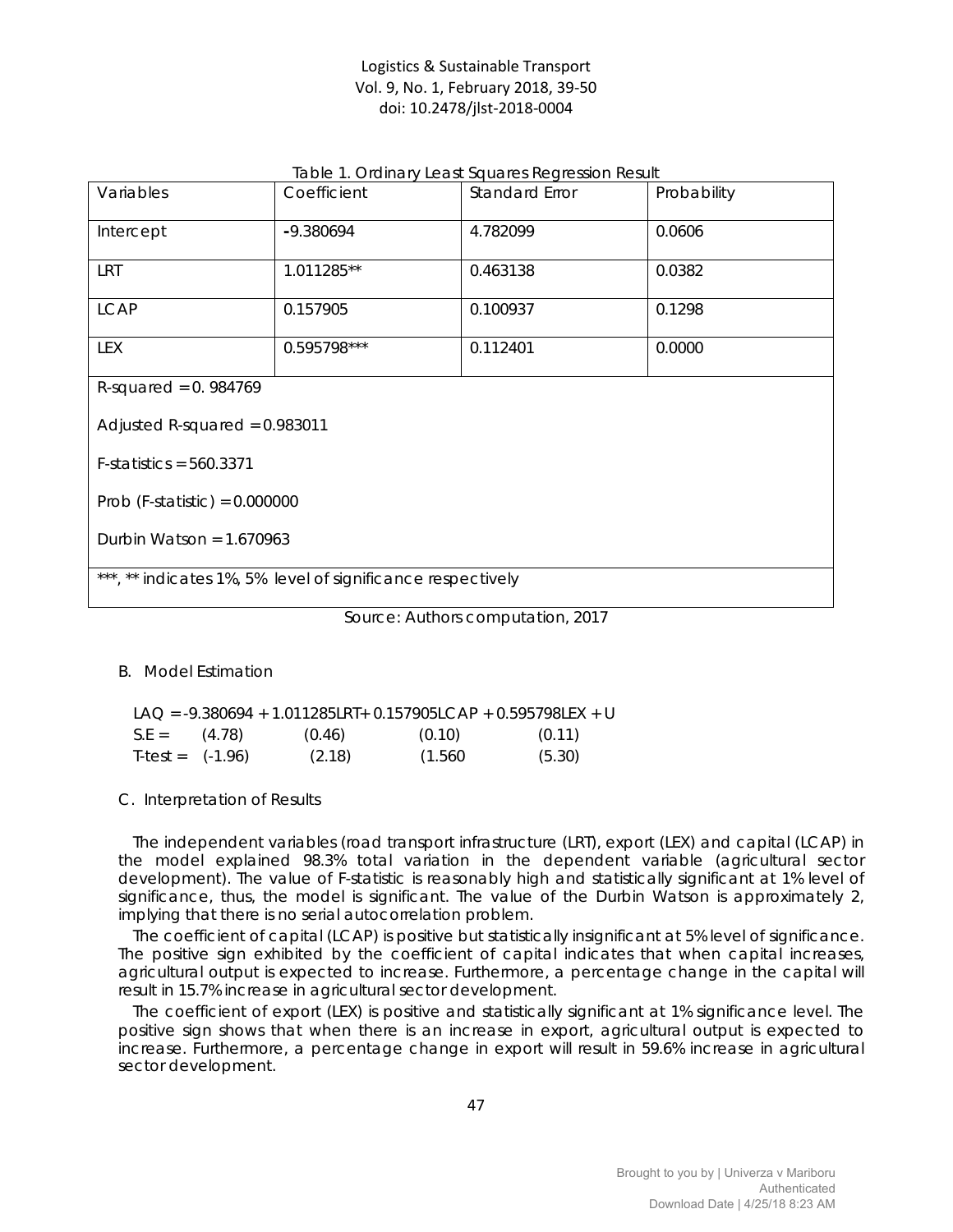The coefficient of road transport infrastructure (LRT) is positively signed and statistically significant at 5% significance level. The positive sign shows that when there is an increase in road transport infrastructure, agricultural output is expected to increase. Furthermore, a percentage change in road transport infrastructure will result in 101% increase in agricultural sector development.

#### *D. Causality Test*

This section shows whether there is a causal relationship between road transport infrastructure and agricultural sector development.

#### *E. Interpretation of Results*

From the table below, the result shows the existence of unidirectional causality from agricultural output to road transport infrastructure. Meaning that agricultural output granger causes road transport infrastructure.

## *F. Pairwise Granger Causality Tests*

#### Table 2: Granger Causality Test Results of LRT and LAQ

| <b>Null Hypothesis</b>         | Obs | F-statistic | Prob   |
|--------------------------------|-----|-------------|--------|
| LRT does not Granger cause LAQ | 32  | 0.34994     | 0.7079 |
| LAQ does not Granger cause LRT |     | 4.69807     | 0.0177 |

Source: Authors computation, 2017.

# V. SUMMARY, CONCLUSION AND POLICY RECOMMENDATIONS

This section presents the summary, conclusion and policy recommendations for the effect of road transport infrastructure on agricultural sector development in Nigeria. It is divided into subsections.

## *A. Summary*

This study examines the effect of road transport infrastructure on agricultural sector development from 1985 to 2014. The study used secondary annual time series data on the following variables; agricultural sector development, road transport infrastructure (LRT), exports (LEX) and capital (LCAP). The data of all variables were obtained from the Central Bank (2013) and National Bureau of Statistics (2013) statistical bulletins. The data collected were analyzed using granger casualty test and ordinary least square method. The findings of the result revealed that the coefficient of road transport infrastructure is positive and statistically significant at 5% level on agricultural sector development. The positive sign of road transport infrastructure indicates a direct relationship between road transport infrastructure and agricultural sector development which conforms to the conceptual framework by Lakshamanan (2007) adopted in this study. The result also reveals the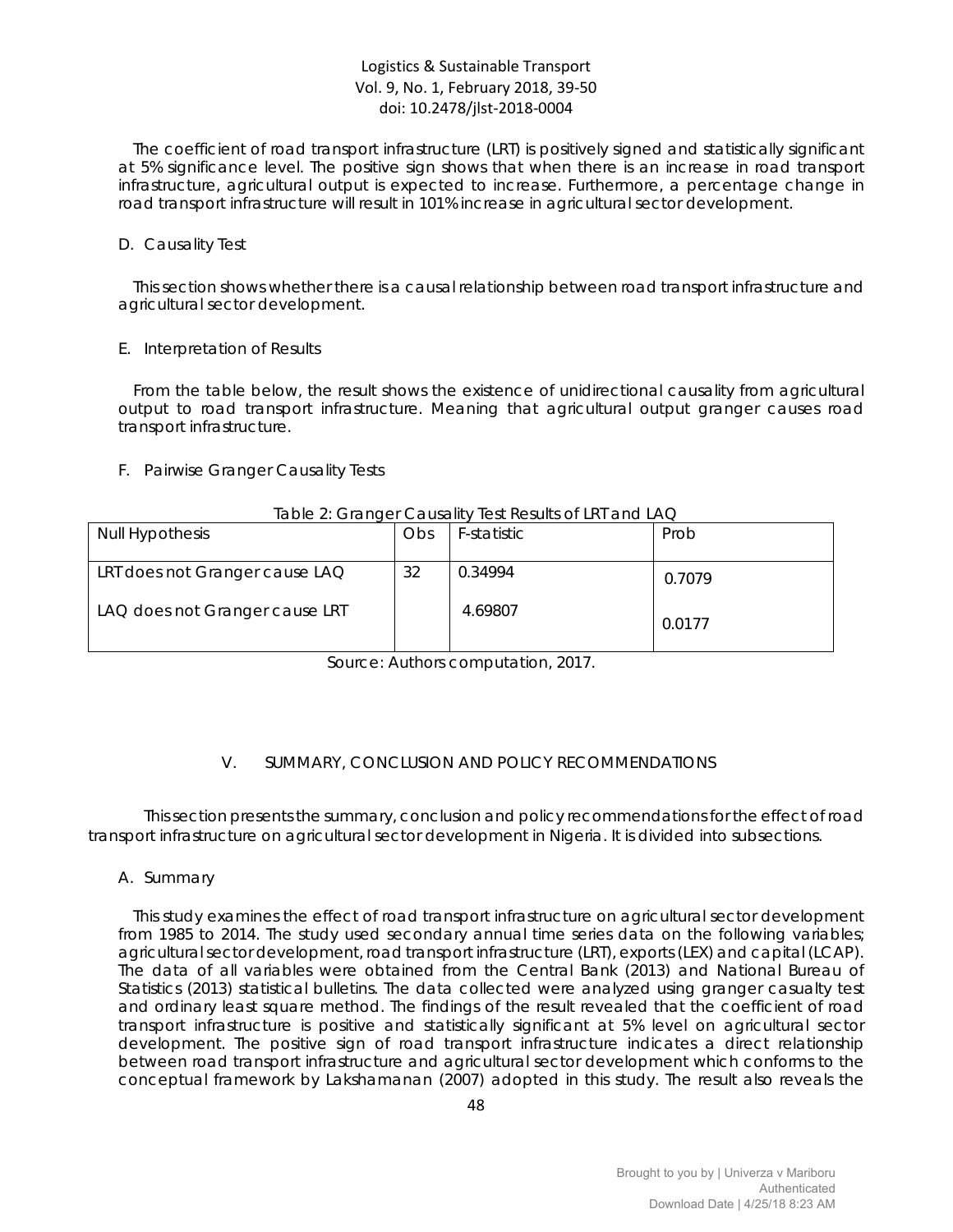existence of unidirectional causality from agricultural sector development to road transport infrastructure.

## *B. Conclusion*

The study concludes that road transport infrastructure has a statistically significant positive effect or influence on agricultural sector development in Nigeria. The trend of agricultural sector development and road transport infrastructure has shown an upward movement over the years but started to decrease in a recent year, this could be a result of situations whereby people collect money for construction of new roads but they failed to construct them.

#### *C. Policy Recommendations*

Based on the above-mentioned results, the study, therefore, recommends the following policies;

- 1. Policymakers should ensure that when contracts are being awarded to people for construction of new roads, certain regulations which ensure that the project is carried out are being put in place in order to ensure that the government is not wasting capital on abandoned projects thereby altering the agricultural sector development.
- 2. Policymakers should also ensure adequate maintenance of the existing roads as this will further reduce the cost of transportation of goods and services, thereby increasing the output of the agricultural sector and boosting economic growth in Nigeria.

## **REFERENCES**

- 1. A. O. Ajiboye, (2009). The Effects of Transportation System on Food Marketing and Security in Nigeria. *Transport Management Technology, School of Entrepreneurship and Management Technology, Federal University of Technology, Minna, Nigeria.* PP. 1-14.
- 2. A. O. Ajiboye and O. Afolayan (2009) The Impact of Transportation on Agricultural Production in a Developing Country: A case of kola nut production in Nigeria. *International Journal of Agricultural Economics and Rural Development*, pp49-57.
- *3.* CBN (2013). CBN Statistical Bulletin, *Abuja, Nigeria.*
- *4.* A. Ciccone and R. E. Hall (1996) Productivity and the Density of Economic Activity. The American Economic Review. 86(1), Pp55-69
- 5. F. Felloni, T. Wahl, P. Wandschneider, and J. Gilbert, (2001). Infrastructure and Agricultural Production: Cross-Country Evidence and Implications for China. *TWP-2001-103*: PP. 1-23.
- 6. D. Gollin, and R. Rogerson, (2010). Agriculture, Roads and Economic Development in Uganda.
- 7. J. Hage, and C. Alter, (1997) A Typology of Interorganizational Relationships and Networks. In: Hillingsworth J. R. & R. Boyer Contemporary Capitalism. New York: Cambridge University Press, Pp91 – 126.
- 8. A. Ighodaro, (2009). Transport Infrastructure and Economic Growth in Nigeria. *Journal of Research in National Development,* Vol.7 (2): PP. 1-12.
- 9. O. Inoni, and E. Omotor, (2009). Effects of Road Infrastructure on Agricultural Output and Income of Rural Households in Delta state, Nigeria. *Agricultural Tropicalet Subtropical,* Vol.42 (2): PP. 90- 97.
- 10. J. Jacobs, (1969) The Economy of Cities. New York: Random House